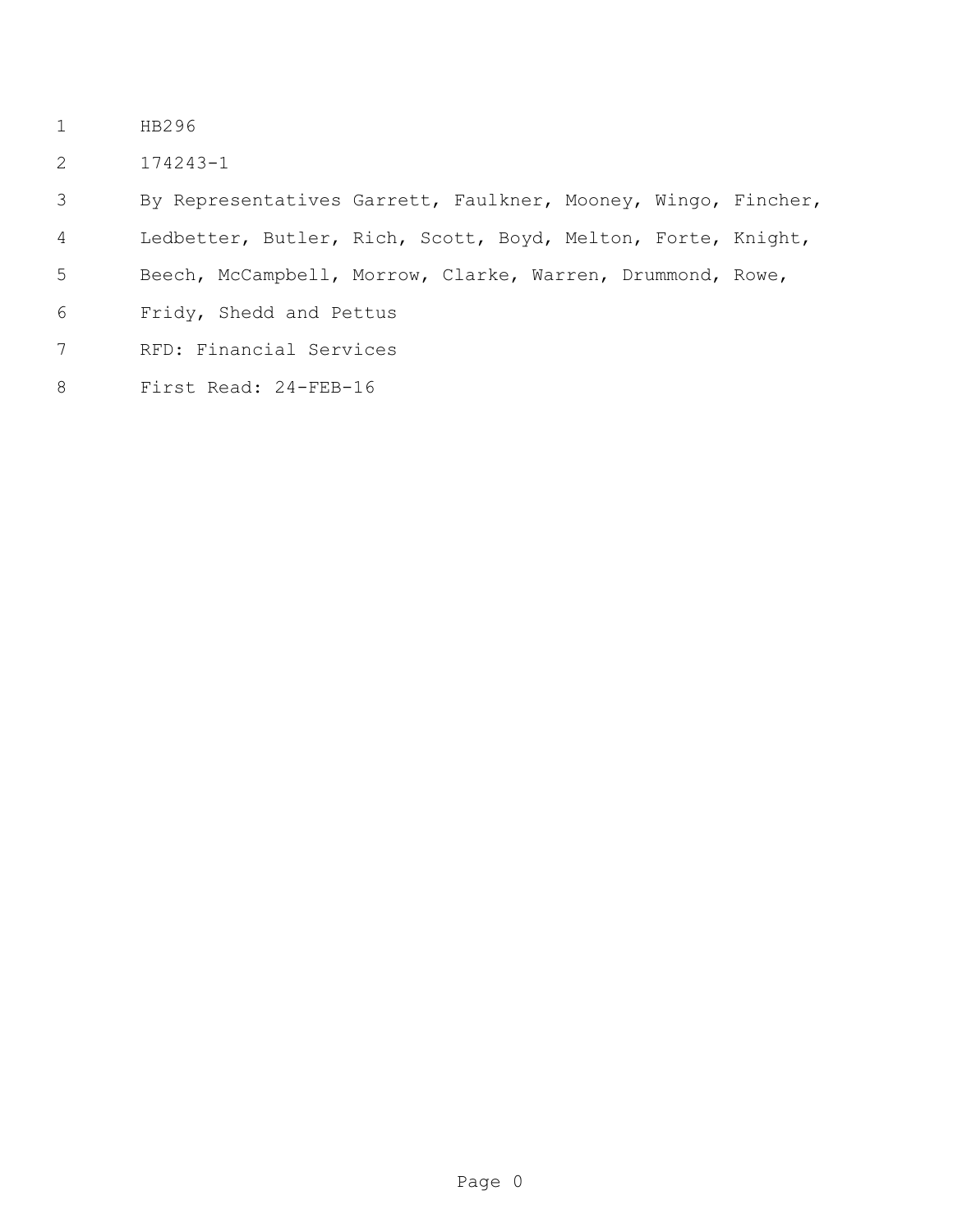| $\mathbf 1$   | 174243-1:n:02/18/2016:PMG/tj LRS2016-694                       |
|---------------|----------------------------------------------------------------|
| $\mathbf 2$   |                                                                |
| 3             |                                                                |
| 4             |                                                                |
| 5             |                                                                |
| 6             |                                                                |
| 7             |                                                                |
| 8             | SYNOPSIS:<br>Under existing law, short-term cash advance       |
| $\mathcal{G}$ | loans, also known as "pay day" loans, are governed             |
| 10            | under the Deferred Presentment Services Act.                   |
| 11            | This bill would repeal the Deferred                            |
| 12            | Presentment Services Act.                                      |
| 13            | This bill would also prohibit short-term                       |
| 14            | cash advance lending and provide for a civil                   |
| 15            | penalty for short-term cash advance lending.                   |
| 16            |                                                                |
| 17            | A BILL                                                         |
| 18            | TO BE ENTITLED                                                 |
| 19            | AN ACT                                                         |
| 20            |                                                                |
| 21            | Relating to short-term cash advance loans; to repeal           |
| 22            | Chapter 18A, Title 5 of the Code of Alabama 1975, known as the |
| 23            | Deferred Presentment Services Act, which governs short-term    |
| 24            | cash advance loans; and to prohibit short-term cash advance    |
| 25            | lending and provide for a civil penalty for violations.        |
| 26            | BE IT ENACTED BY THE LEGISLATURE OF ALABAMA:                   |